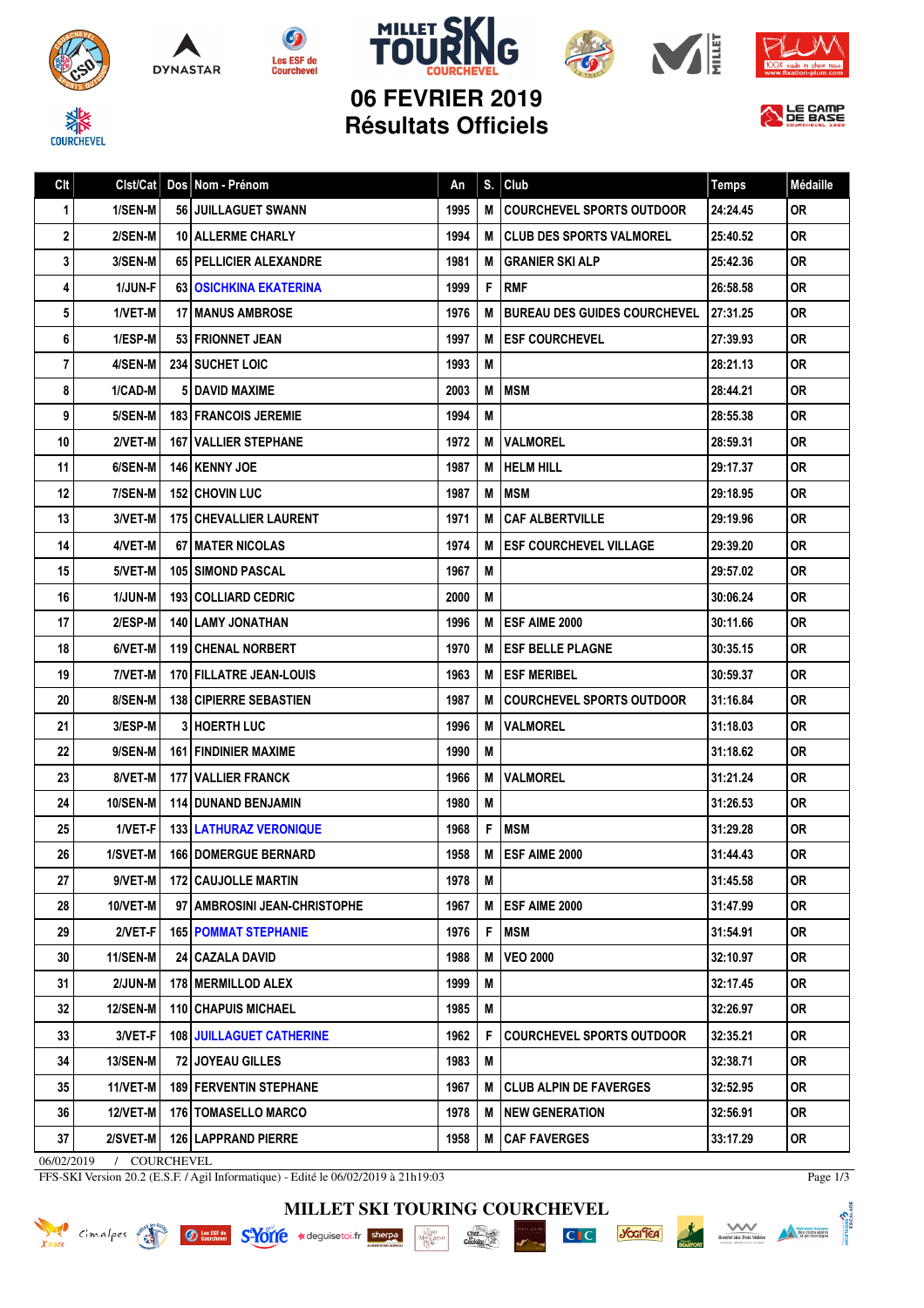| Clt | Clst/Cat        | Dos Nom - Prénom                   | An   | S.          | Club                                 | <b>Temps</b> | Médaille       |
|-----|-----------------|------------------------------------|------|-------------|--------------------------------------|--------------|----------------|
| 38  | 13/VET-M        | <b>190 BOUVIER CHRISTIAN</b>       | 1963 | M           | <b>ESF BELLE PLAGNE</b>              | 33:55.49     | <b>VERMEIL</b> |
| 39  | 14/VET-M        | <b>199 BOUVIER RICHARD</b>         | 1969 | M           |                                      | 34:15.57     | <b>VERMEIL</b> |
| 40  | <b>14/SEN-M</b> | 197 ANDRE ARTHUR                   | 1990 | M           |                                      | 34:17.31     | <b>VERMEIL</b> |
| 41  | 15/SEN-M        | <b>149 VIALARD EMMANUEL</b>        | 1980 | M           | <b>ESF BELLE PLAGNE</b>              | 34:28.62     | <b>VERMEIL</b> |
| 42  | 4/ESP-M         | 136 SADOUX JULIEN                  | 1997 | M           | <b>BELLES GRIMPES SKI ALP</b>        | 34:55.63     | <b>VERMEIL</b> |
| 43  | 15/VET-M        | <b>171 CATELLA NICOLAS</b>         | 1974 | M           | <b>CLUB DES SPORTS VALMOREL</b>      | 35:02.93     | <b>VERMEIL</b> |
| 44  | 16/SEN-M        | 229 BERTI LIONEL                   | 1982 | M           |                                      | 35:15.12     | <b>VERMEIL</b> |
| 45  | 17/SEN-M        | <b>226 POIRIER AMAURY</b>          | 1993 | M           |                                      | 35:20.44     | <b>VERMEIL</b> |
| 46  | 16/VET-M        | <b>245 DURAND TERRASSON ROLAND</b> | 1960 | M           | <b>RADIO COURCHEVEL</b>              | 35:35.69     | <b>VERMEIL</b> |
| 47  | 1/SEN-F         | <b>127 INIEMAZ ALICE</b>           | 1990 | F           | <b>MSM</b>                           | 35:38.64     | <b>VERMEIL</b> |
| 48  | 17/VET-M        | <b>144   VIALLY LAURENT</b>        | 1974 | M           | <b>CLUB DES SPORTS DE COURCHEVEL</b> | 35:52.31     | <b>VERMEIL</b> |
| 49  | 1/SVET-F        | <b>160 FAVRE ARMELLE</b>           | 1956 | F           | <b>ESF PRALOGNAN</b>                 | 36:22.78     | <b>VERMEIL</b> |
| 50  | 18/VET-M        | 216 PYKE STEPHEN                   | 1965 | M           | <b>DARK PEAK</b>                     | 36:43.75     | <b>VERMEIL</b> |
| 51  | 19/VET-M        | 121   DE THIERSANT PASCAL          | 1962 | M           | <b>COURCHEVEL SPORTS OUTDOOR</b>     | 37:15.24     | <b>VERMEIL</b> |
| 52  | 20/VET-M        | <b>236   MOTTIER PHILIPPE</b>      | 1973 | M           |                                      | 37:41.60     | <b>VERMEIL</b> |
| 53  | 21/VET-M        | <b>212 HATOT JULIEN</b>            | 1975 | M           |                                      | 38:34.36     | <b>VERMEIL</b> |
| 54  | 2/SEN-F         | 239 RENARD LAETITIA                | 1985 | F           | <b>MSM</b>                           | 38:36.59     | <b>VERMEIL</b> |
| 55  | 18/SEN-M        | 210 CHOVIN REMY                    | 1993 | M           |                                      | 38:50.93     | <b>VERMEIL</b> |
| 56  | 4/VET-F         | <b>164 CHEVASSU CLAUDE</b>         | 1964 | F           | <b>ESF COURCHEVEL</b>                | 39:23.31     | <b>VERMEIL</b> |
| 57  | 5/VET-F         | 202 EXCOFFIER CELINE               | 1974 | F           | <b>CLUB DES SPORTS VALMOREL</b>      | 39:43.90     | <b>VERMEIL</b> |
| 58  | 3/SEN-F         | 231 EVEN LOLA                      | 1989 | F           |                                      | 39:47.43     | <b>VERMEIL</b> |
| 59  | 2/SVET-F        | 292   GACHET-MAUROZ PASCALE        | 1958 | F           | <b>ESF COURCHEVEL VILLAGE</b>        | 39:49.28     | <b>VERMEIL</b> |
| 60  | <b>19/SEN-M</b> | <b>220 HIBON JORDAN</b>            | 1992 | M           |                                      | 40:00.99     | <b>VERMEIL</b> |
| 61  | 6/VET-F         | <b>221   DOIX SEVERINE</b>         | 1976 | F           | <b>ESF COURCHEVEL</b>                | 40:03.61     | <b>VERMEIL</b> |
| 62  | <b>22/VET-M</b> | <b>237   PACHOUD ERIC</b>          | 1963 | M           |                                      | 40:05.82     | <b>VERMEIL</b> |
| 63  | 4/SEN-F         | <b>207 GARCIN ALICE</b>            | 1990 | F           | <b>COURCHEVEL SPORTS OUTDOOR</b>     | 40:06.75     | <b>VERMEIL</b> |
| 64  | 3/SVET-M        | 215 BETEND DENIS                   | 1955 | M           |                                      | 40:18.07     | <b>VERMEIL</b> |
| 65  | <b>20/SEN-M</b> | 208 FALCOZ THIBAUT                 | 1994 | M           |                                      | 40:20.63     | <b>VERMEIL</b> |
| 66  | 23/VET-M        | <b>242   SULLICE JEAN-MARC</b>     | 1964 | M           |                                      | 40:40.97     | <b>VERMEIL</b> |
| 67  | 24/VET-M        | <b>205 CANCRE VIRGILE</b>          | 1966 | M           | <b>COURCHEVEL SPORTS OUTDOOR</b>     | 40:44.52     | <b>VERMEIL</b> |
| 68  | 3/JUN-M         | 223 EVRARD AXEL                    | 2001 | M           |                                      | 40:56.73     | <b>VERMEIL</b> |
| 69  | 4/SVET-M        | <b>297   DOIX PHILIPPE</b>         | 1947 | M           | <b>ESF COURCHEVEL</b>                | 40:58.63     | <b>VERMEIL</b> |
| 70  | $1/ESP-F$       | <b>281   STOCKY MADELINE</b>       | 1997 | F           |                                      | 41:11.14     | <b>VERMEIL</b> |
| 71  | <b>21/SEN-M</b> | 204   MATTIUZZO FLORIAN            | 1986 | M           |                                      | 41:43.12     | <b>VERMEIL</b> |
| 72  | 25/VET-M        | <b>276 ROBINSON ANDREW</b>         | 1966 | M           | <b>COURCHEVEL SPORTS OUTDOOR</b>     | 42:21.26     | <b>VERMEIL</b> |
| 73  | 3/SVET-F        | <b>262   TREMEAUX EDITH</b>        | 1958 | F           |                                      | 42:30.16     | <b>VERMEIL</b> |
| 74  | <b>26/VET-M</b> | <b>275 PETRACIN STEPHANE</b>       | 1965 | M           |                                      | 42:40.36     | <b>VERMEIL</b> |
| 75  | <b>22/SEN-M</b> | 219 VIGIER SEBASTIEN               | 1994 | M           |                                      | 42:44.14     | <b>VERMEIL</b> |
| 76  | 7/VET-F         | <b>259 JEPSON JUDITH</b>           | 1966 | F           | <b>DARK PEAK</b>                     | 42:48.07     | <b>ARGENT</b>  |
| 77  | 8/VET-F         | <b>213 GARNIER LAURENCE</b>        | 1974 | F           |                                      | 43:10.69     | <b>ARGENT</b>  |
| 78  | <b>23/SEN-M</b> | 273   CHRZANOWSKI KRZYSZTOF        | 1992 | M           |                                      | 43:16.82     | <b>ARGENT</b>  |
| 79  | 1/MIN-F         | 268 COLLIARD FLAVIE                | 2005 | $\mathsf F$ |                                      | 44:28.71     | <b>ARGENT</b>  |

06/02/2019 / COURCHEVEL

FFS-SKI Version 20.2 (E.S.F. / Agil Informatique) - Edité le 06/02/2019 à 21h19:04

Page 2/3

**MILLET SKI TOURING COURCHEVEL**